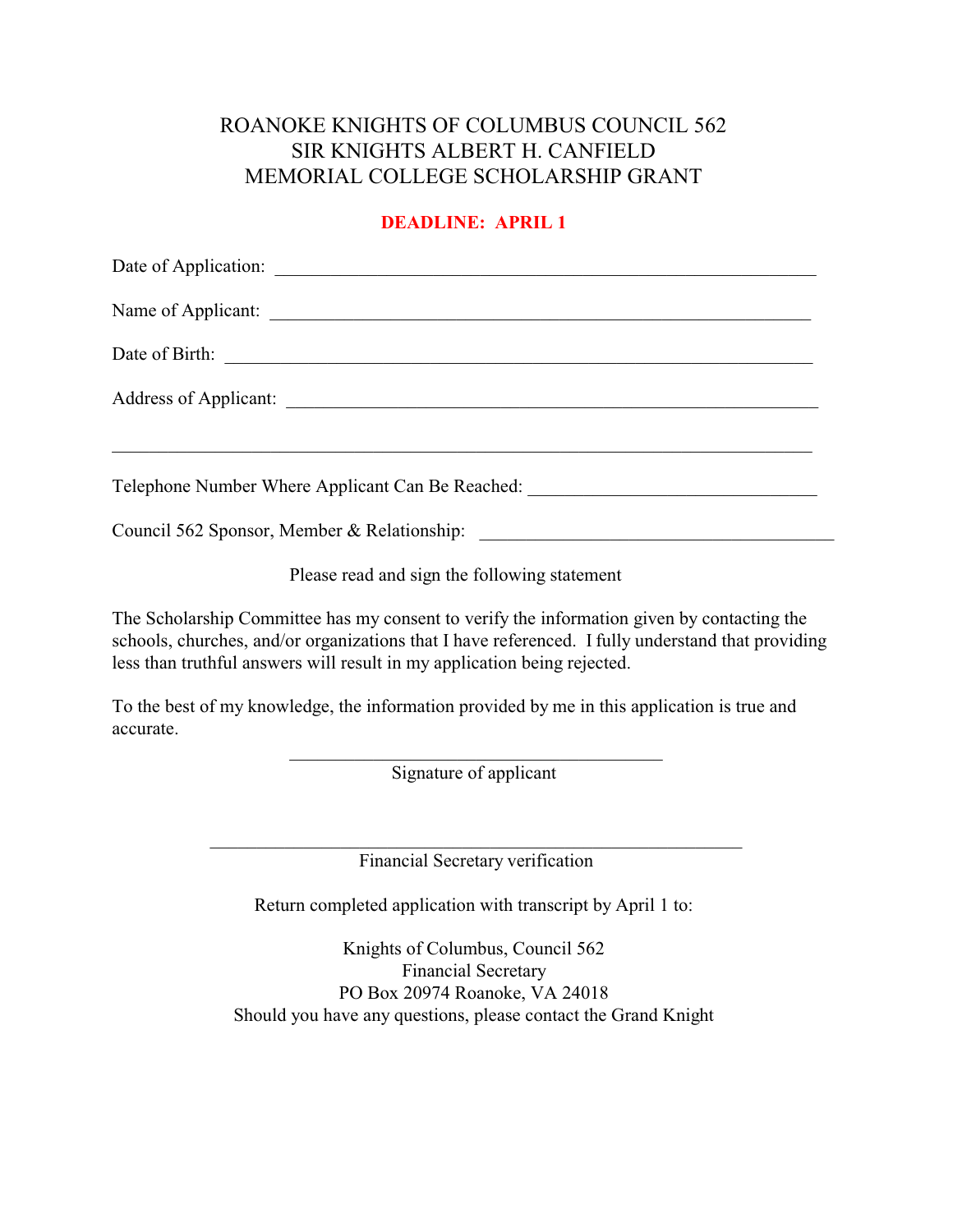## SIR KNIGHT ALBERT H. CANFIELD SCHOLARSHIP GRANT

*Established to commemorate the Life, Death, Dedication to Service and Love of God of Sir Knight Albert H. Canfield and to honor the Knights of Roanoke Council 562, whose efforts through the "Keep Christ in Christmas – Send Religious Cards" program have made these funds available.* 

Thank you for considering the Canfield Scholarship Grant. The Knights of Columbus is pleased to offer this Scholarship every year to young men and women entering college for their advancement in the world, to serve both our God and our Country. Please give careful thought to your answers as the Canfield Scholarship Committee members will give each candidate their best consideration to ensure that the best qualified candidate is awarded funding for his/her educational pursuits.

An applicant, to be considered, must be engaged in undergraduate studies and have received less than four previous awards. The applicant must be a member of Council 562, or may be the wife or legally recognized child of a member in good standing, or a member in good standing at the time of the sponsoring member's death.

Decisions approving scholarship awards are determined by the "Scholarship Committee"

A body duly elected by the members of Council 562 and includes the current serving Grand Knight will consider all applications based on past academic performance, with focus given to a demonstrated dedication to service in the church and community. All applications must be postmarked by April 1, and accompanied with a copy of the applicant's most recent transcript showing courses taken and grades obtained.

An official copy of your transcript is desired but is not required. Applications received after the deadline or incomplete will not be considered.

Due to limited funds only ten \$500 scholarships will be awarded therefore, all applications cannot be approved. The decision of the committee is unanimous and final.

> The application form is available on the web at **www.KofC562.org**

Applicants must all areas on the form and return with transcript to:

Knights of Columbus Council 562 PO Box 20974 Roanoke, VA 24018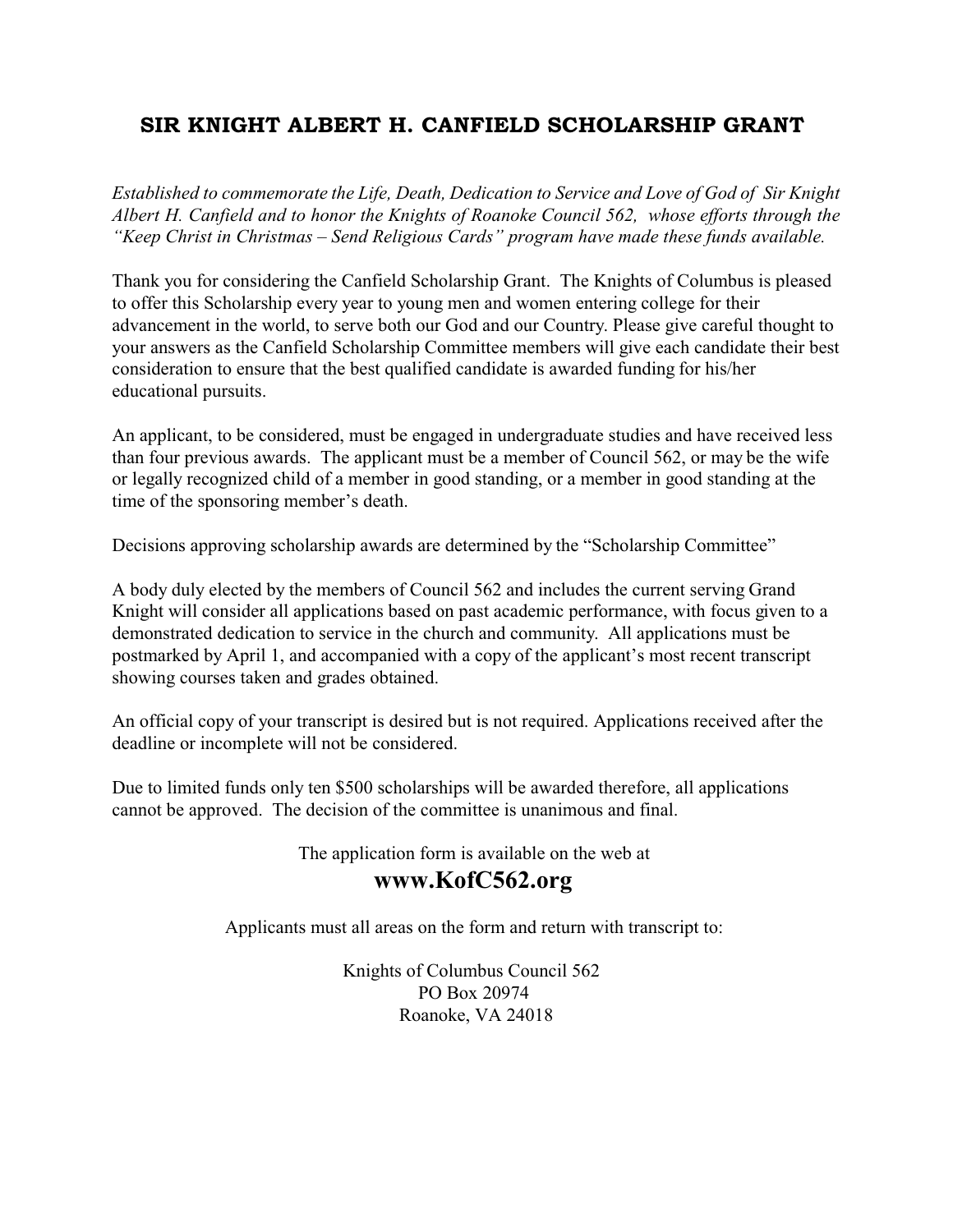### SIR KNIGHT ALBERT H. CANFIELD SCHOLARSHIP APPLICATION **All applications will be judged upon the QUALITY of your response.**

| College Applied/Accepted:               |           |        |               |  |  |
|-----------------------------------------|-----------|--------|---------------|--|--|
|                                         |           |        |               |  |  |
| Class Applicant Will Enter in the Fall: |           |        |               |  |  |
| Freshman                                | Sophomore | Junior | $\Box$ Senior |  |  |
| <b>Future Career Goals:</b>             |           |        |               |  |  |
|                                         |           |        |               |  |  |
|                                         |           |        |               |  |  |

Describe briefly how you will help fund your college education in the coming year. Please estimate your own cost for tuition, housing, meals, books, and have you sought other scholarship, grants, and/or funding source, including parents and the FAFSA (Free Application for Federal Student Assistance). (In response to this and the following questions please print or write your answers and limit them to the space provided.)

 $\mathcal{L}_\text{max}$  and  $\mathcal{L}_\text{max}$  and  $\mathcal{L}_\text{max}$  and  $\mathcal{L}_\text{max}$  and  $\mathcal{L}_\text{max}$  and  $\mathcal{L}_\text{max}$ 

 $\mathcal{L}_\text{max}$  and  $\mathcal{L}_\text{max}$  and  $\mathcal{L}_\text{max}$  and  $\mathcal{L}_\text{max}$  and  $\mathcal{L}_\text{max}$  and  $\mathcal{L}_\text{max}$ 

 $\mathcal{L}_\text{max}$  and  $\mathcal{L}_\text{max}$  and  $\mathcal{L}_\text{max}$  and  $\mathcal{L}_\text{max}$  and  $\mathcal{L}_\text{max}$  and  $\mathcal{L}_\text{max}$ 

 $\mathcal{L}_\text{max}$  and  $\mathcal{L}_\text{max}$  and  $\mathcal{L}_\text{max}$  and  $\mathcal{L}_\text{max}$  and  $\mathcal{L}_\text{max}$  and  $\mathcal{L}_\text{max}$ 

 $\mathcal{L}_\text{max}$  and  $\mathcal{L}_\text{max}$  and  $\mathcal{L}_\text{max}$  and  $\mathcal{L}_\text{max}$  and  $\mathcal{L}_\text{max}$  and  $\mathcal{L}_\text{max}$ 

 $\mathcal{L}_\text{max}$  and  $\mathcal{L}_\text{max}$  and  $\mathcal{L}_\text{max}$  and  $\mathcal{L}_\text{max}$  and  $\mathcal{L}_\text{max}$  and  $\mathcal{L}_\text{max}$ 

 $\mathcal{L}_\text{max}$  and  $\mathcal{L}_\text{max}$  and  $\mathcal{L}_\text{max}$  and  $\mathcal{L}_\text{max}$  and  $\mathcal{L}_\text{max}$  and  $\mathcal{L}_\text{max}$ 

 $\mathcal{L}_\text{max}$  and  $\mathcal{L}_\text{max}$  and  $\mathcal{L}_\text{max}$  and  $\mathcal{L}_\text{max}$  and  $\mathcal{L}_\text{max}$  and  $\mathcal{L}_\text{max}$